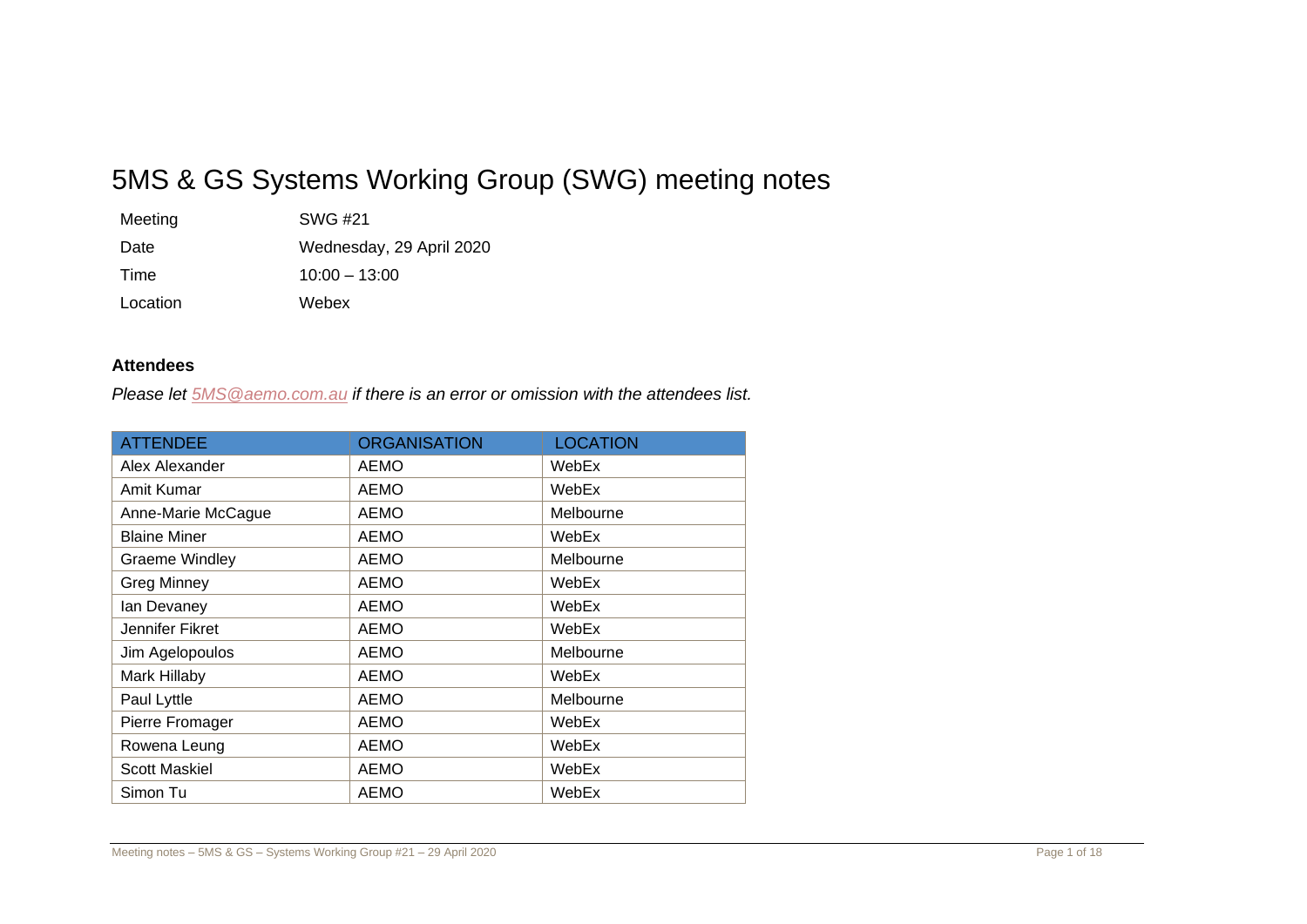

| <b>Tui Grant</b>       | <b>AEMO</b>             | WebEx |  |
|------------------------|-------------------------|-------|--|
| <b>Andrew Peart</b>    | <b>AGL</b>              | WebEx |  |
| Annett Reitmann        | <b>AGL</b>              | WebEx |  |
| <b>Chris Leffley</b>   | <b>AGL</b>              | WebEx |  |
| <b>Gail Mitchell</b>   | <b>AGL</b>              | WebEx |  |
| Subhra Sekhar Kar      | <b>AGL</b>              | WebEx |  |
| Jaya Mukherjee         | Alinta                  | WebEx |  |
| Natasha Rajdev         | Alinta Energy           | WebEx |  |
| Soham Roy Chaudhuri    | Alinta Energy           | WebEx |  |
| <b>Stuart Robinson</b> | <b>Arrow Energy</b>     | WebEx |  |
| <b>Stuart Robinson</b> | <b>Arrow Energy</b>     | WebEx |  |
| Craig Eadie            | Aurora Energy           | WebEx |  |
| Kevin Boutchard        | Aurora Energy           | WebEx |  |
| Alex Polonetskiy       | Ausgrid                 | WebEx |  |
| Dun Hoang              | <b>Ausnet Services</b>  | WebEx |  |
| Dun Hoang              | <b>Ausnet Services</b>  | WebEx |  |
| Mmaleki                | <b>Ausnet Services</b>  | WebEx |  |
| Vesna Dulovic          | <b>Ausnet Services</b>  | WebEx |  |
| <b>Trent Smith</b>     | <b>Brave Energy</b>     | WebEx |  |
| James Hutt             | <b>CS Energy</b>        | WebEx |  |
| Khadka Ramesh          | Electranet              | WebEx |  |
| Dino Ou                | <b>Endeavor Energy</b>  | WebEx |  |
| Nicole Bright          | Energex                 | WebEx |  |
| <b>Steve Smith</b>     | Energex                 | WebEx |  |
| Jon Ham                | Energy Australia        | WebEx |  |
| Luke Emrose            | <b>Energy Australia</b> | WebEx |  |
| Roy Utomo              | <b>Energy Australia</b> | WebEx |  |
| Tilin Yi               | <b>Energy Australia</b> | WebEx |  |

Meeting notes – 5MS & GS – Systems Working Group #21 – 29 April 2020 **Page 19th Control of Control of the Control**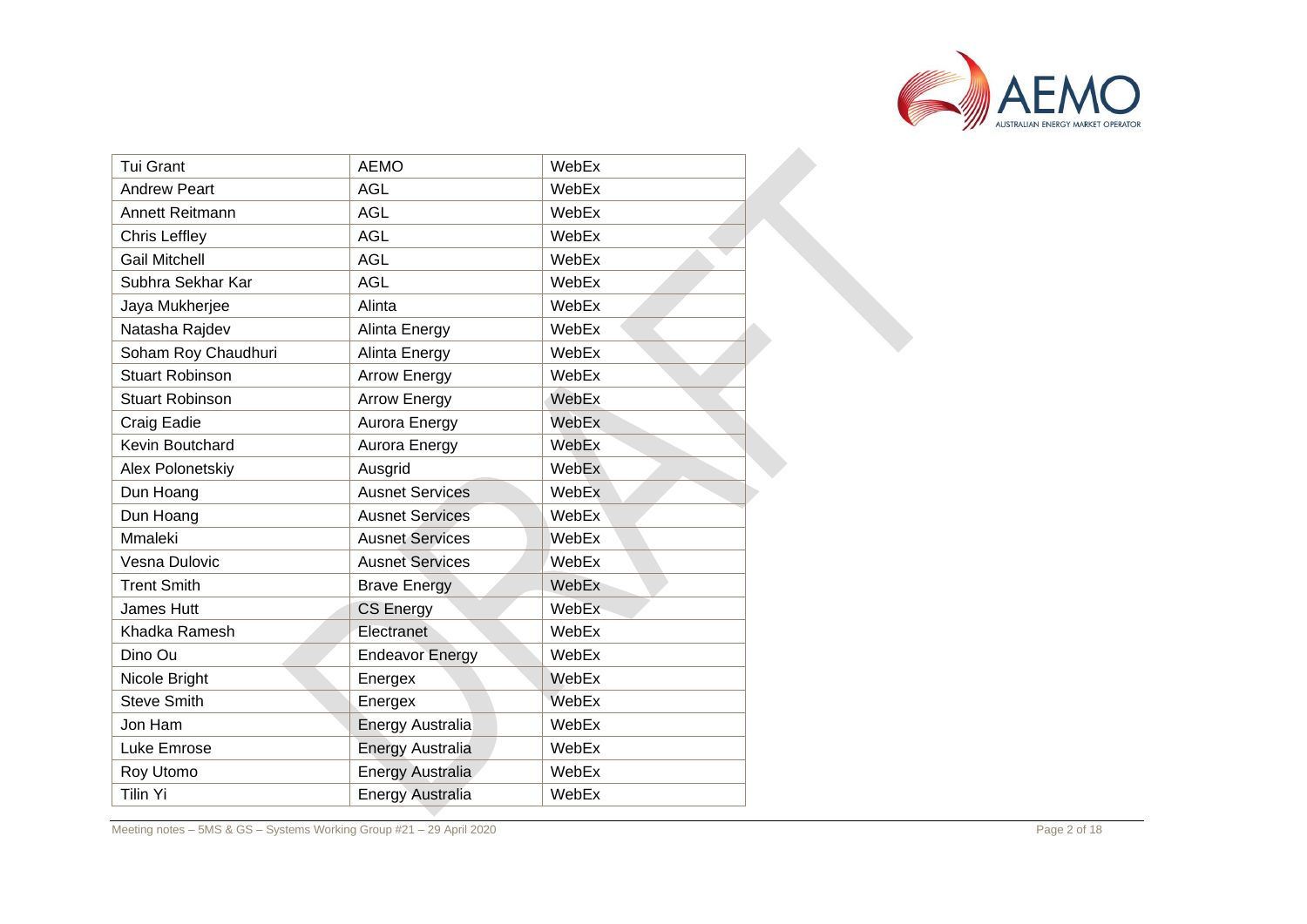

| Joseph Giddings         | <b>Energy One</b>        | WebEx |
|-------------------------|--------------------------|-------|
| Andrew Lenga            | Engie                    | WebEx |
| Avinash                 | Engie                    | WebEx |
| <b>Drew Pass</b>        | Engie                    | WebEx |
| <b>Greg Fawcett</b>     | Engie                    | WebEx |
| Ingrid Farah            | <b>Ergon Energy</b>      | WebEx |
| <b>Belinda Jarrett</b>  | <b>ERM Power</b>         | WebEx |
| <b>Emily Lewis</b>      | <b>ERM Power</b>         | WebEx |
| Sharleen Flanagan       | <b>ERM Power</b>         | WebEx |
| Snehal Jogiya           | <b>ERM Power</b>         | WebEx |
| <b>Stewart Bryce</b>    | <b>ERM Power</b>         | WebEx |
| Adam Dubojski           | <b>Essential Energy</b>  | WebEx |
| Henry Rickard           | <b>Essential Energy</b>  | WebEx |
| <b>Andrew Steer</b>     | Gentrack                 | WebEx |
| Jarrah Rijswijk         | Hydro Tas                | WebEx |
| Suraj                   | Intellihub               | WebEx |
| <b>Matthew Mullen</b>   | Jemena                   | WebEx |
| Marina Bakh             | Jemena                   | WebEx |
| Raj Aravinthan          | Jemena                   | WebEx |
| Tejas Vadera            | Jemena                   | WebEx |
| Dan Hillier             | Meridian                 | WebEx |
| Sreeni Srirangam        | <b>Metering Dynamics</b> | WebEx |
| Mark Lee                | Momentum Energy          | WebEx |
| Parmod Hooda            | Mondo                    | WebEx |
| <b>Brendan Twiddy</b>   | <b>Origin Energy</b>     | WebEx |
| <b>Frances Espiritu</b> | <b>Origin Energy</b>     | WebEx |
| Mirella Jaric           | <b>Origin Energy</b>     | WebEx |
| Marian Vasjuta          | Origin Energy            | WebEx |

Meeting notes – 5MS & GS – Systems Working Group #21 – 29 April 2020 **Page 19th Control of Control of the Control**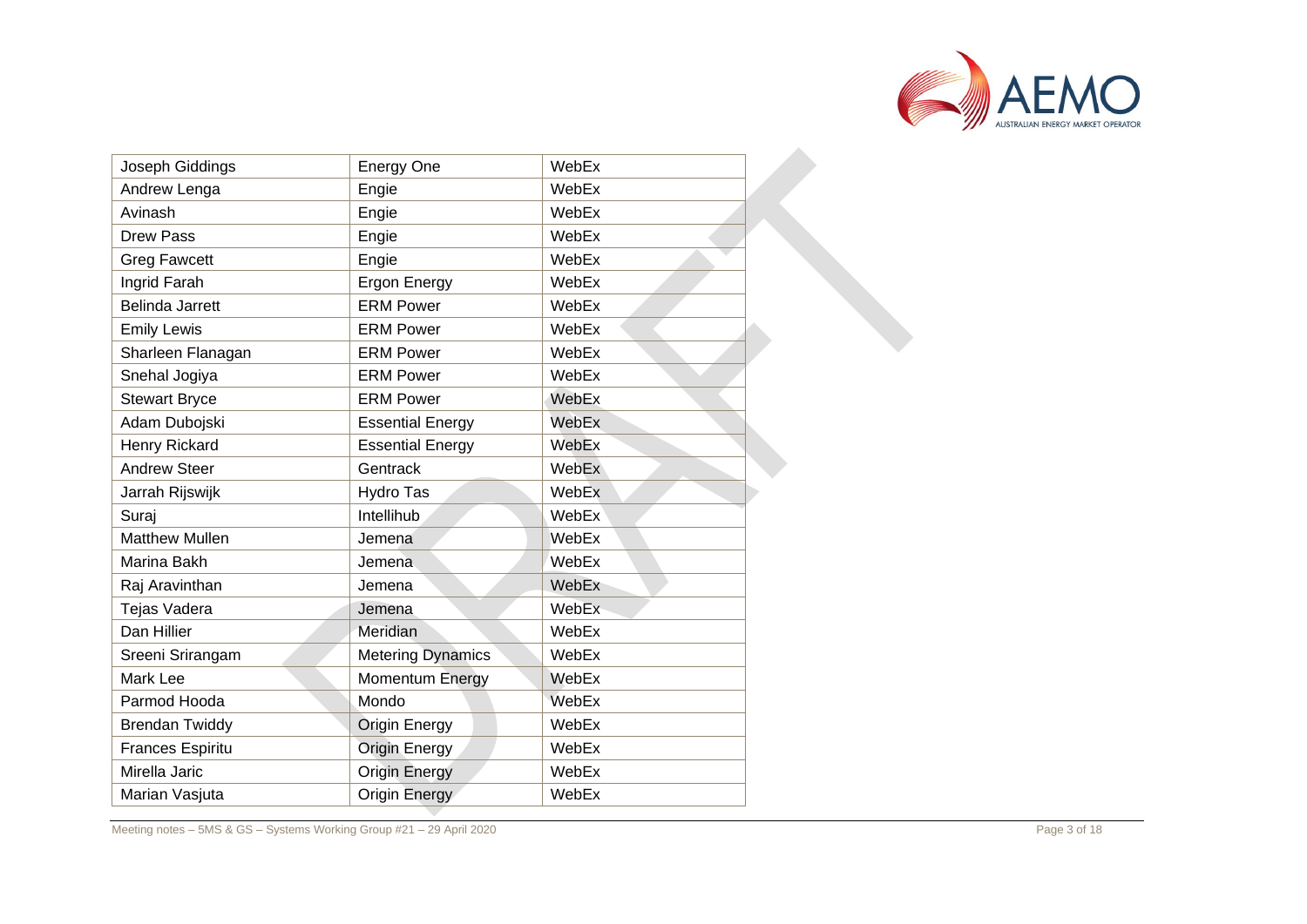

| Greg McLeod            | Origin Energy            | WebEx        |
|------------------------|--------------------------|--------------|
| Olivia Fleming         | Origin Energy            | WebEx        |
| Yvonne Tuckett         | Origin Energy            | WebEx        |
| Frank Sama             | Plus ES                  | WebEx        |
| <b>Nick Gustafsson</b> | <b>Red Energy</b>        | WebEx        |
| Christophe Bechia      | <b>Red Energy</b>        | WebEx        |
| Rajiv Kalra            | <b>SA Power Networks</b> | WebEx        |
| <b>Audrey Follett</b>  | Snowy Hydro              | WebEx        |
| Angela Sheehy          | Stanwell                 | WebEx        |
| Elizabeth Byrne        | Stanwell                 | WebEx        |
| Michael Flyn           | Stanwell                 | WebEx        |
| Owen Self              | Stanwell                 | WebEx        |
| <b>Tim Bellette</b>    | Stanwell                 | WebEx        |
| Adrian Honey           | <b>TasNetworks</b>       | WebEx        |
| Paul Greenwood         | Vector AMS               | WebEx        |
| Jayendra Weerawardana  | Zen Energy               | <b>WebEx</b> |
| CartwrT                |                          | WebEx        |
| Manoj Parameswaran     |                          | WebEx        |
| Wiberga Misquitta      |                          | WebEx        |

# **Preliminary Matters**

## **1. Welcome** – G. Windley

Attendees were welcomed to the #21 Systems Working Group (SWG) and it was noted that the meeting was being recorded for the purposes of note taking. It was requested for participants on Webex or phone to message or email [5ms@aemo.com.au](mailto:5ms@aemo.com.au) for inclusion on the list of attendees. An amendment to Agenda order was explained.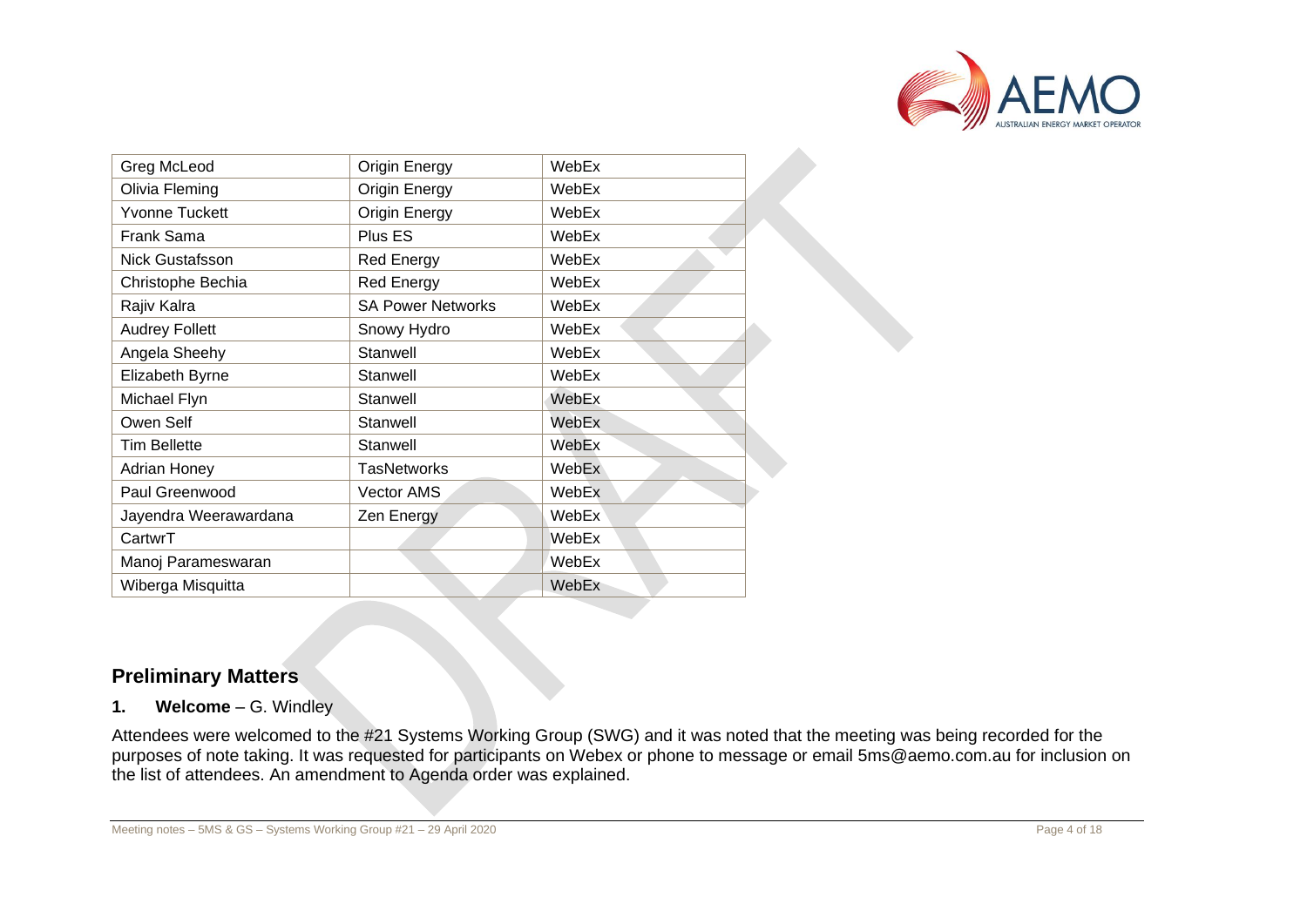

# **2. Meeting notes and actions** – G. Windley / A. McCague / J. Agelopoulos (slides 3)

The meeting notes for the previous SWG held on 16 March 2020 were confirmed. The actions from meeting #20 have been reviewed and updated. Please refer to the meeting pack and list below for more details.

## **3. Program Update** – G. Windley (slides 4 - 9)

The program is overall amber due to 30 June date for completed development which is predicted to not be met. Retail plan go live 09- Mar- 2021 to meet the 17-Feb-2021 start for first 5MS market trials under the current timetable.

Preparations are occurring with regard to either the current go live date or the deferral of the date.

# **4. Proposed Industry Deferral** – G. Windley (slides 3 - 24)

AEMO provided a summary of the proposed rule change request submitted to AEMC. Presenters provided an overview of the impact that a 12 month deferral would have on each of the planned external milestones and functionality. It was confirmed that the proposed 12 month deferral would not change the functioanilty of each system deployment but would elongate the transition period. See slides for more detail.

Further discussion took place on the following topics:

# **Rule change and impact on program, program timelines & market trials (slide 10)**

- Replacement for type 4/4A meters
	- o It was noted that AEMO's rule change proposal did not suggest a change to this milestone. This reflects AEMO's rule change proposal. Participants are encouraged to provide feedback on this as part of the rule change consultation. See Appendix 1 for further information.
- Market Trials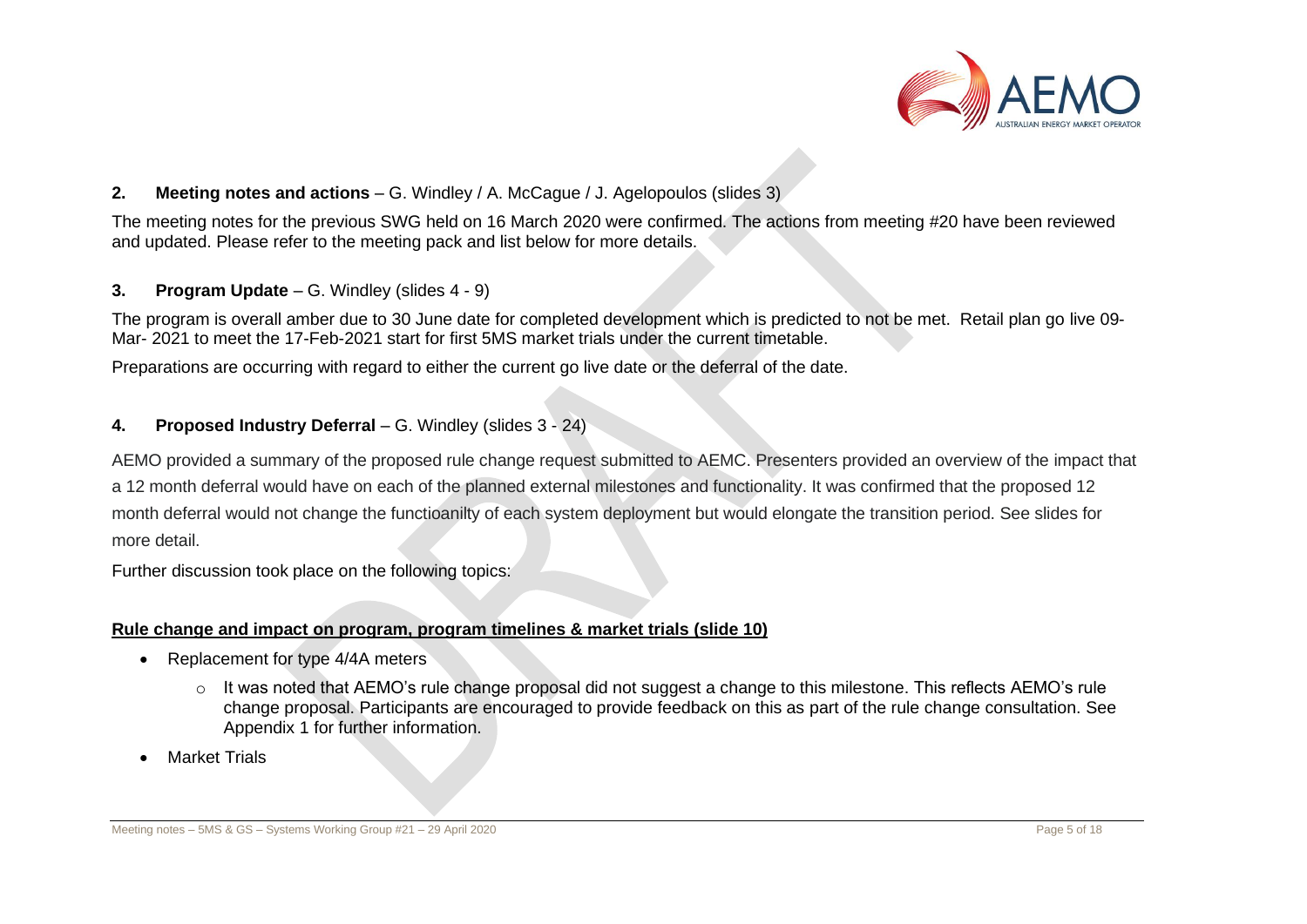

- o AEMO confirmed that the impact of the proposed deferral on Market Trials would be discussed through the Readiness Working Group (RWG).
- o Industry testing and Market Trials are optional for participants but participation is encouraged
- Length of deferral
	- o AEMO confirmed that the AEMC would consult with industry prior to coming to a final determination on the length of the deferral or whether a deferral was appropriate.

Question: Based on the deferral, will another set of Industry trials be introduced for participants that choose to delay their programs of work?

AEMO Response: This will be managed through the Readiness stream of work and will be discussed via the Readiness Work Group (RWG).

Question: Both the market trials and industry trials rules appear to run parallel when it was previously agreed they would not?

AEMO Response: AEMO is considering changes to the timeline to accommodate various conflicts in 2021, and also encourages the use of the 5MS Staging Environment (where possible) to enable testing of five-minute changes.

Question: Has there been any discussion on capability restrictions with the possibility of deferral? There could be potentially 12-15mths between when the capability is released and the MTP indicates the activity should occur.

AEMO Response: To be discussed with the Transition Focus Group (TFG).

Question: Is it possible to share this updated presentation pack after the meeting?

AEMO Response: The pack is distributed to all participants in advance. Please mail the 5MS mailbox to ensure inclusion within the distribution list. They are also uploaded to the AEMO website (5MS pages) after the meeting.

# **Retail: MDM & PAE delay & impact on deliverables (slide 14 – 18)**

Question: Is the deferral to 09-Mar-2021 the MDM milestone previously targeted for 07-Dec-2020?

AEMO Response: Yes

Question: Does this change the schema Release date / delay the schema Release too?

AEMO Response: Yes, the r39 schema release date will also be 09-Mar-2020.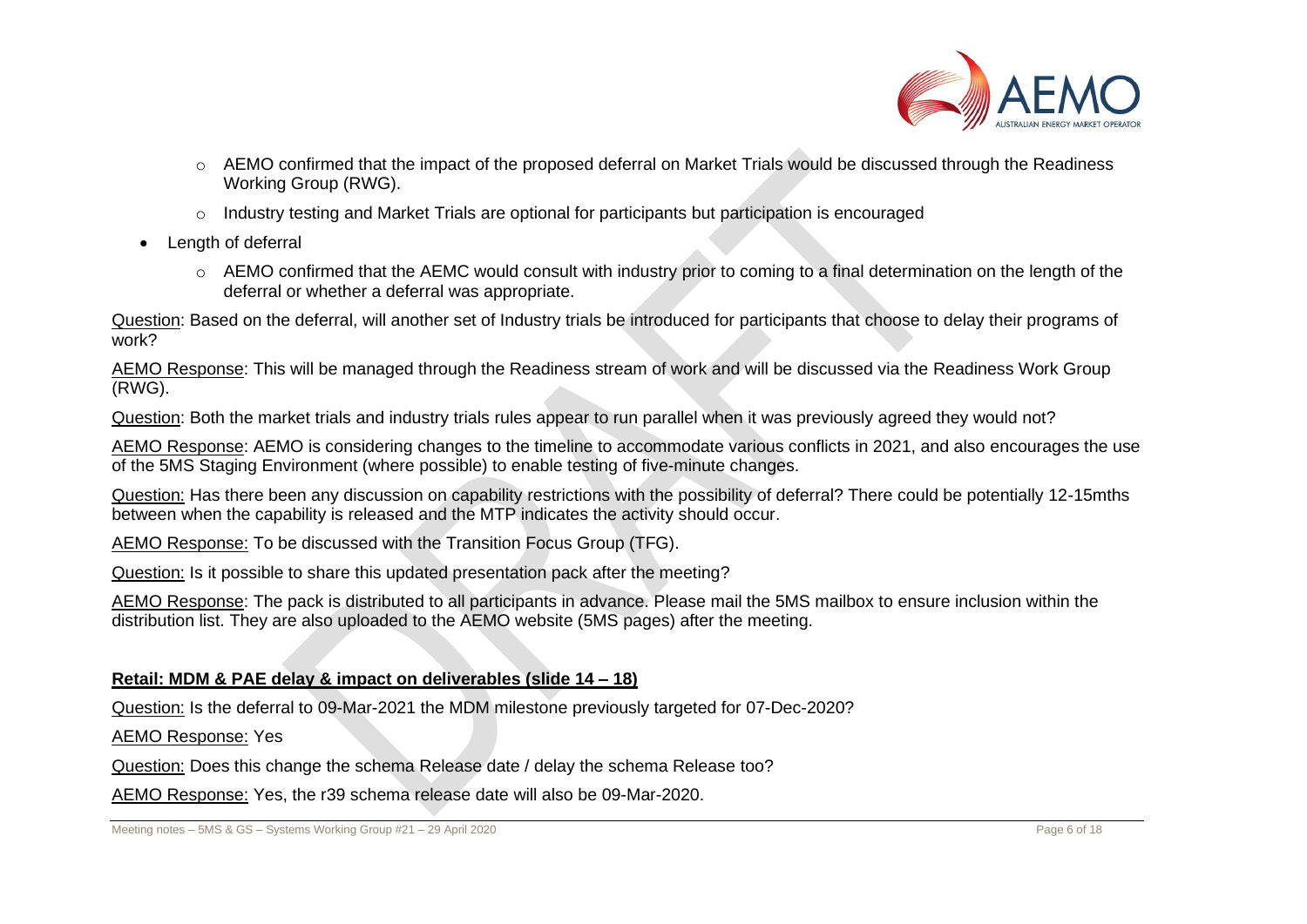

Question: What are the implications for the Feb date to start accepting the MDFF NEM 12 files?

AEMO Response: The MDFF NEM 12 files will be accepted by AEMO from 09-March-2021. Participants are requested to discuss impacts of a deferral of the delivery of 5 minute settlement data to 01-April-21 in NEM12 at the RWG.

Question: Is there a possibility of the deferral being less or more than 12 months as well?

AEMO Response: Yes, 12 months is the proposal but AEMC will consult and determine the outcome which could be less, more or no deferral.

Question: Does retail MDM Testing running in Feb include testing of 5-minute capability (metering as well)?

AEMO Response: Testing of the submission of MDFF in 5-min format can be completed in Staging. The receipt of 5-min reporting will be available in both Staging and Pre-Prod, noting there will only be limited 5-min data available in Pre-Prod at the time (noting the use of live data).

Question: Will participants be able to submit five-min reads into pre-Prod and retrieve these out via reports in February 2021?

AEMO Response: Yes, and this can also be done in Staging from September this year.

Question: Do participants need to publish Standing Data in line with AEMO's MDM release or hold off till 5MS and GS go live date?

AEMO Response: Standing Data updates should be published in line with the timeframes in the Metering Transition Plan (MTP). Where required the new codes will be made available with the 09-March-2021 MDM release and Participants should make their required Standing Data updates prior to the dates outlined in the MTP.

Question: Will API Pull/Push be available in Pre-Prod?

AEMO Response: Both methods are for Pre-Prod. For Staging, Stage 2 will be API Push only, Stage 3 will include API Pull/Push.

**Action 21.4.1**: AEMO to confirm optionality for enabling Pull. Participants are requested to advise 5ms mailbox if they wish to go to Pull for B2M message exchange.

Question: Do you consider ADL update to Net data stream as change?

AEMO Response: At this stage AEMO does not believe that an ADL update triggers the mandatory transition from Net to Register. MDPs can choose to do so.

With regard to regression testing new software releases (including the new MDM & PAE solution and the r39 schema) AEMO can only encourage participation. If there is an error within the Pre-Production environment AEMO will attempt to correct it, as it would treat a production defect - AEMO regularly releases defect fixes into Production.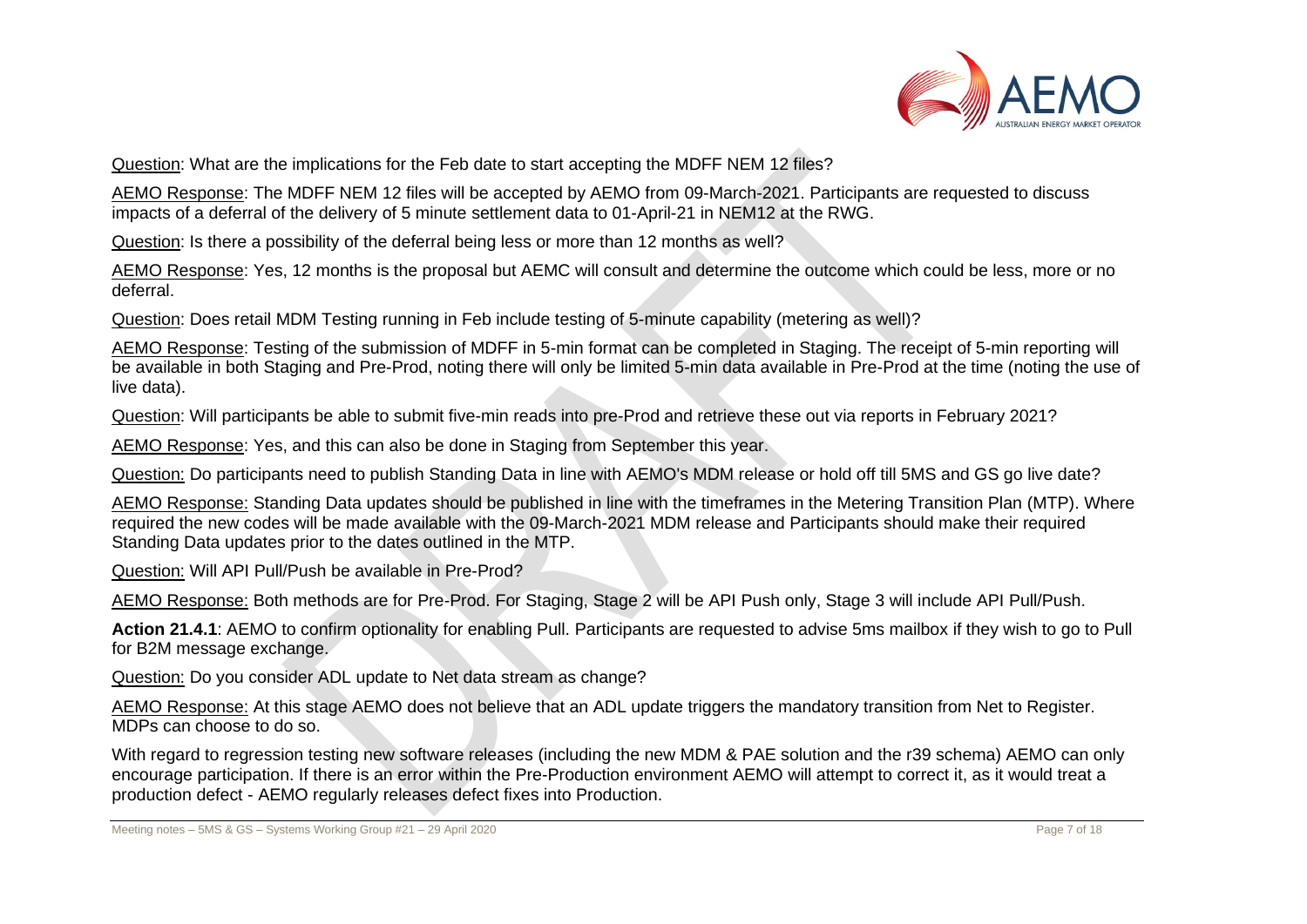

#### **Customer Switching / R39 Schema (Slide 19)**

An update was provided on the final determination for Customer Switching as set out on slide 15. Customer Switching go-live will be after the 5MS Retail Systems Go-Live. Participants will be notified of the date a minimum of eight month prior to Customer Switching Go-Live.

Multiple participants raised concerns about both Customer Switching and 5MS changes released in the same schema, although the industry go live dates are not connected. Their understanding is their internal systems must be ready with both changes to accept the schema.

AEMO has built the MDM system to be backwards compatible to n-1 and it is designed to enable the receipt of new fields, not stopping current processing (noting the need for participants to complete regression testing). AEMO will schedule a session for concerned participants to discuss.

**Action 21.4.2**: AEMO to arrange a Focus Group on aseXML Schema r39 and the impact of the schema updates on participants' systems updates for 5MS and Customer Switching.

Question: Do we need r39 schema to use new classification codes?

AEMO Response: The existing r38 schema will support the new NMI Classification Codes these are new values for existing fields and are not enumerated in the schema.

Question: When it comes to Standing data updates, to support 5MS and GS, the transition windows are specified in the Metering Transition Plan managed by the RWG. There is a difference between when AEMO capability in migrated into Production as opposed to when the Industry is ready to leverage this functionality.

AEMO Response: Yes, the r39 schema will include both 5MS and Customer Switching changes. The schema can go in independently and the same process if the participant does not update for 5MS. Participants need to make their own decisions on what functionality is required to be used and when.

Question: If I stay on r38 and the new datastream type code is used, then what will I receive in the notification to me? New data stream type should come out on the exiting schema as per normal.

AEMO Response: New data stream type will come out on the exiting schema as per normal.

**Action 21.4.3**: AEMO to confirm how participants will be notified when new datastream type codes are used when still on the r38.

.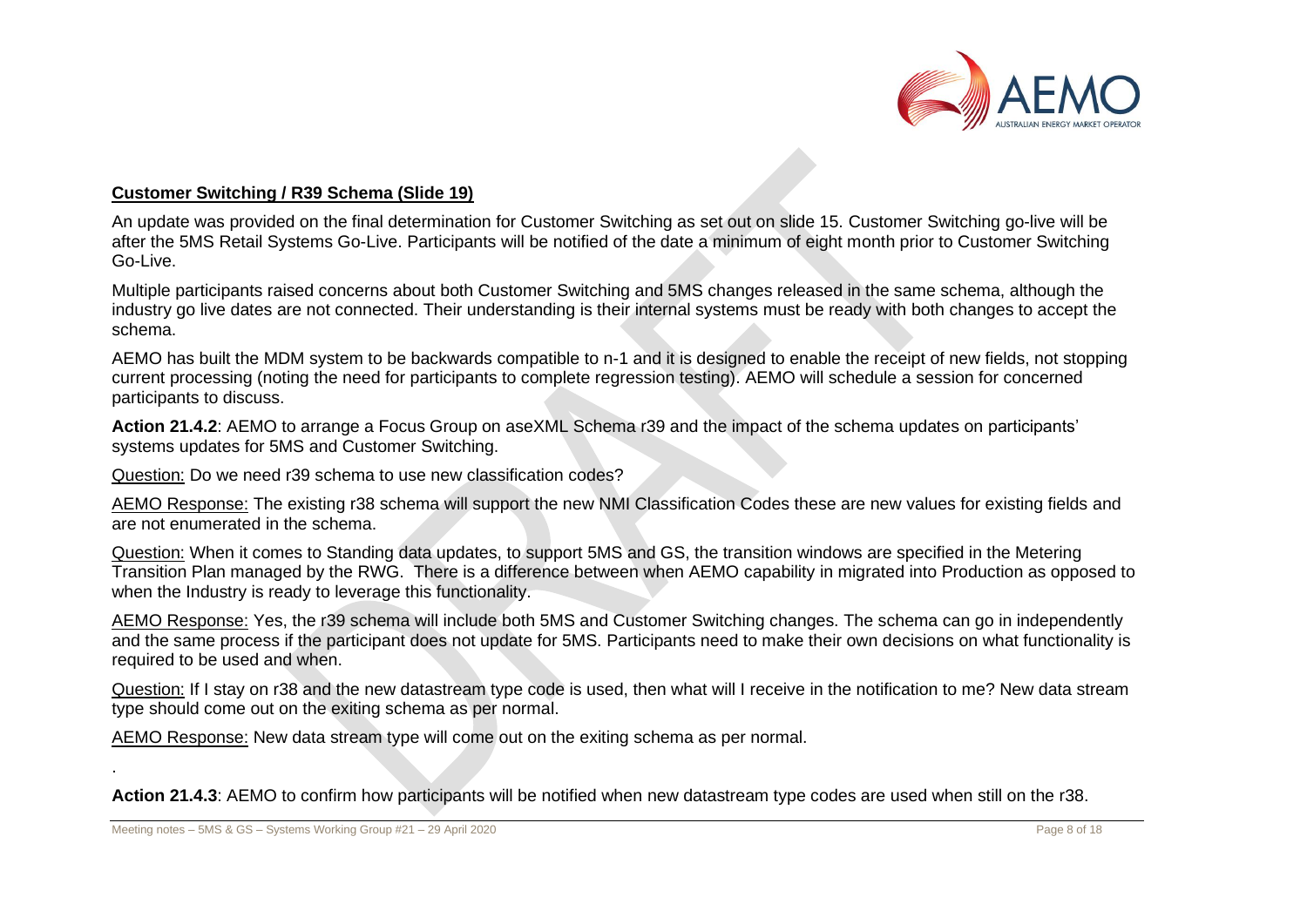

Responses to the 2500 series CRs provides the datastream type for each suffix the new datastream type code 'N' will be a value in this field when configured in MSATS.

For Datastream Type options please refer to the Table 12 in Standing Data For MSATS v5.0

Question: If it is not mandatory to migrate to r39 schema as a part of the 5MS on 1st July 2021 - then when we will need to migrate to r39?

AEMO Response: The only time it is mandatory to update your schema is when you are currently using the Superseded version and a new version is released.

The key functionality that will be used when the schema is released is: RM37 Report identifying high priority missing meter data to ensure settlements are correct. RM38 and RM39 reports are around MDFF data coming in the door and ensuring AEMO has collect all settlement data. These reports are very relevant to MDPs

Question: Does r39 apply to B2B messages where it contains standing data details - e.g. TNI2 in a MeterData MissingNotification or MeterDataVerifyRequest.

AEMO Response: The addition of TNI2 will be included in any schema transaction that results in the Electricity Master Standing Data or Electricity NMI Master Group being returned in the results. This may impact Common NMI Master elements across Standing Data and Change Requests.

**Action 21.4.4**: AEMO to confirm if r39 applies to B2B messages where it contains standing data details (i.e. TNI2 in a MeterData MissingNotification or MeterDataVerifyRequest)

The above nominated transactions include NMI standing data and will display the TNI2 code when applied to a Cross Boundary connection point

Question: Does AEMO plan to do a round of regression testing with participants for the r39 schema and will that be part of the MDM industry test phase?

AEMO Response: No, AEMO do not intend to include regression testing with participants, the schema will be made available in the test systems prior to go live for participants to perform their own testing...

**Action 21.4.5**: AEMO to confirm any plans for regression testing with participants before the release of r39.

The following dates indicate when the Schema will be available for participants to perform industry testing:

Staging environment – Drop 3 end of August 2020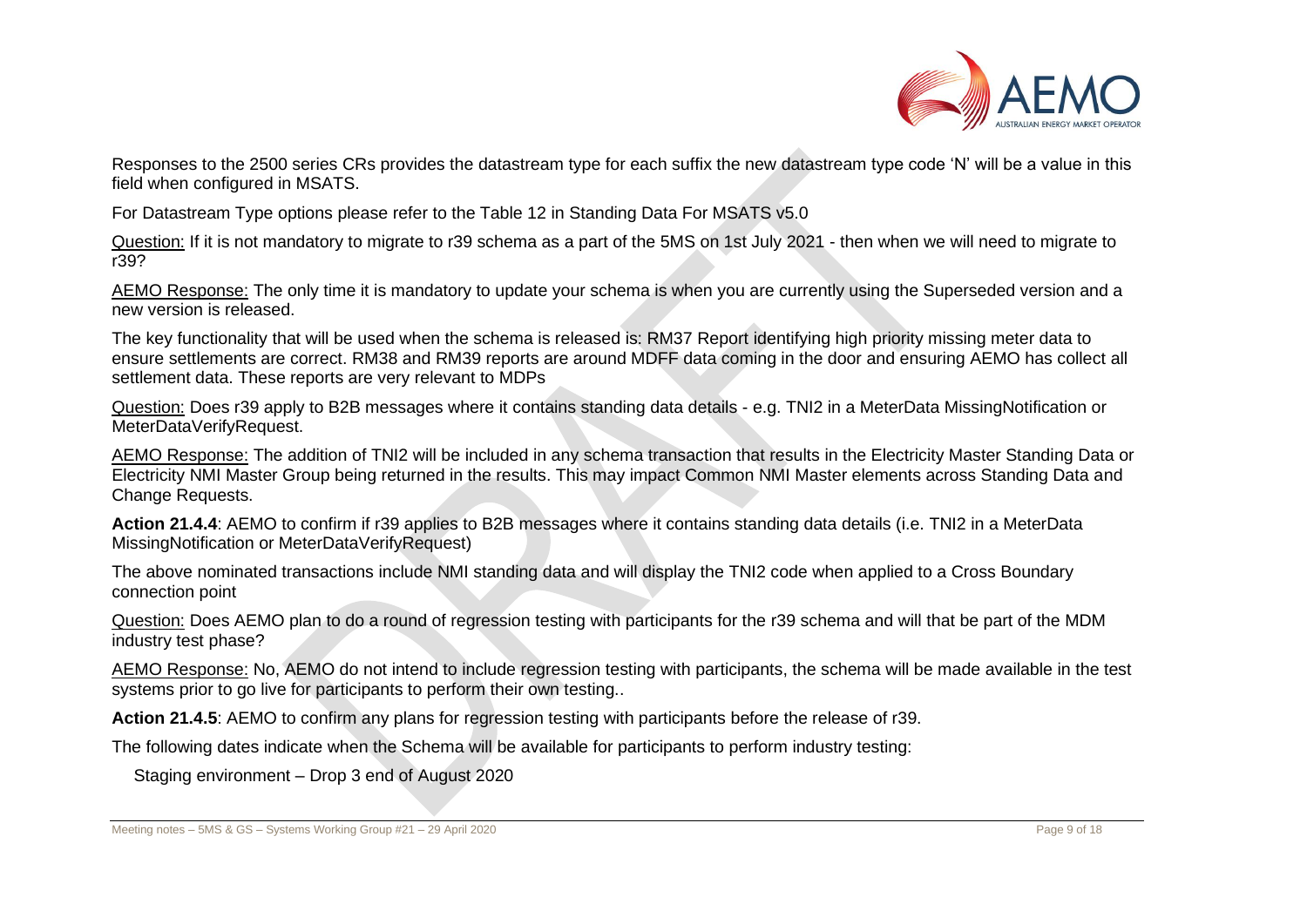

Pre-Production – Start of February 2021

Question: If a participant is planning to defer 5MS until 2022 but Customer Switching is due to go live before this, then won't they be forced to take r39 schema into production before they have tested 5ms functionality?

AEMO Response: AEMO have a single schema for B2B, B2M and Gas, if participants want to use functionality being introduced that require a schema change they are required to take all previous changes within the schema. However it is up to the participant's business to determine if they want to use the additional functionality within the schema.

# **Settlements – impact of proposed 12 months deferral (slide 20 - 22)**

Question: Are retailers required to send in 5-min or 30-min data?

AEMO Response: This is based on Trading window, and to be confirmed via the RWG.

Question: Can a retailer who defers their program of work for 12 months do nothing and there is no impact to their operations?

AEMO Response: AEMO can only provide information and is not in a position to make decisions for participants.

**Action 21.4.6**: AEMO to provide a summary of market system capability go live impacts on participants, per stream.

# **Staging Environment (Slide 23) & approach to assessment of industry impact (Slides 24)**

AEMO confirmed that it will make available 5-min functionality either through Pre-prod or the 5MS Staging Environment for participant testing in 2022 if the rule deferral is accepted.

# **5. Reallocations Deployment** – A. Alexander (slides 25-27)

AEMO provided an update on reallocations deployment, noting production cutover was completed on 01-Apr-2020. Four issues were identified and resolved.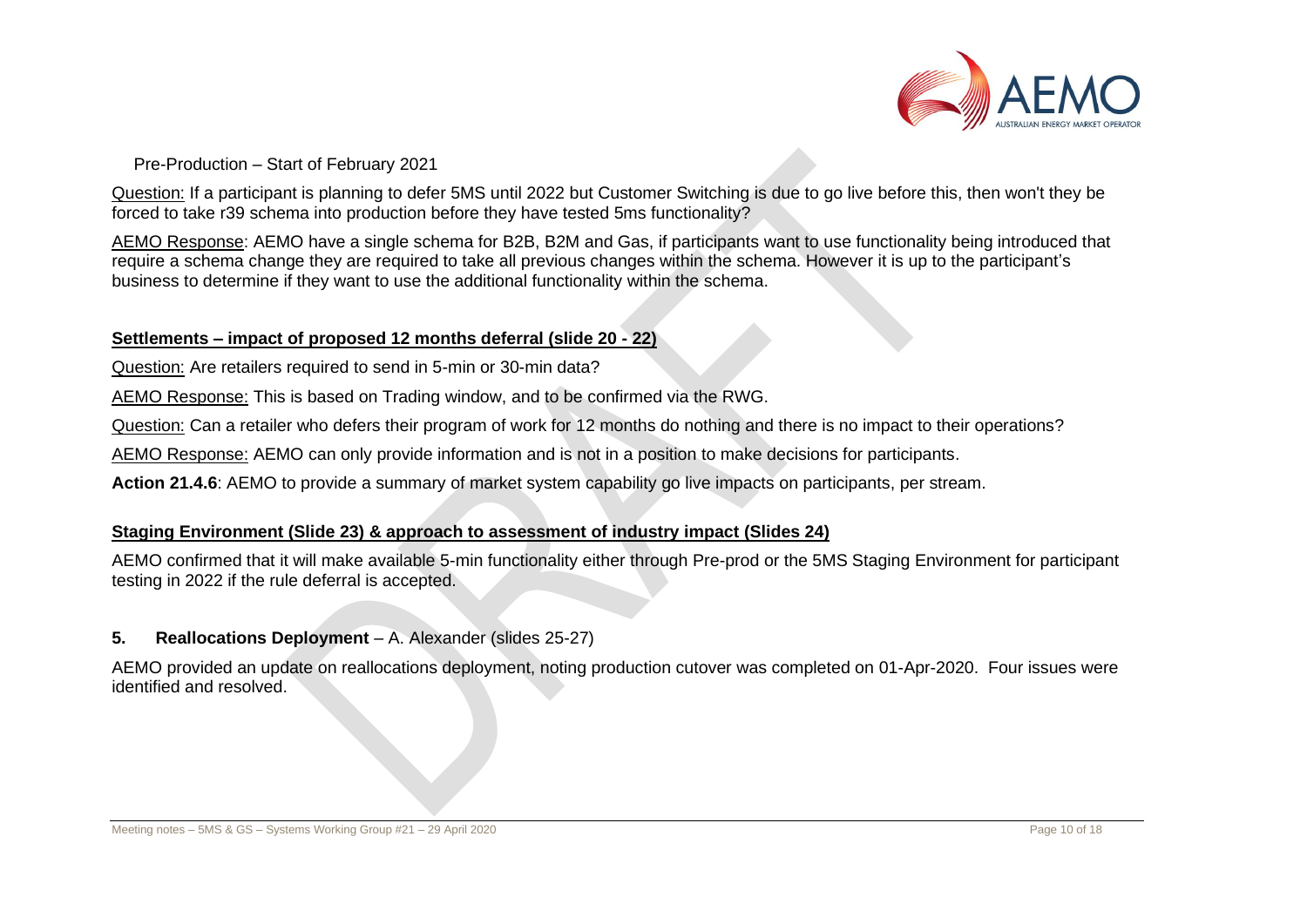

# **6. Industry Testing Working Group Update** – T. Grant (slides 28-29)

AEMO provided an update on the Industry Testing Working Group, highlighting:

- A call for nominations for members of a focus group to assist with test plan planning and preparation of release 3.
- Focus Group has been postponed due to proposed 12-month deferral and changes to release 3 milestones.
- Walk though of Dispatch and Bidding release was conducted showing changes the new system would deliver.
- Discussion which took place on schema changes from a testing perspective. Detail to be put into the test plan for release 3.

# **7. Readiness Working Group Update** – B. Miner (slides 30- 34) as per slide.

AEMO provided an update on Readiness and outcomes for the Readiness Work Group meeting on 14-Apr-2020, which focussed on understanding the rule change proposal, impact assessment and contingency planning.

The Transition Focus Group met on 06-Apr-2020 and discussed clarity and understanding of activities in the MTP, share plans and approaches, along with support for ongoing participant work programs. They provided a CNDS clarification document.

The initial round of Readiness Reporting was completed, and the summary report is available on the 5MS website. The survey for round two was issued on 06-Apr-2020 and going forward will include questions on Covid-19.

AEMO confirmed that the Readiness documents would be reviewed and updated as necessary once the AEMC makes a final determination on the proposed 12 month deferral.

# 8. **Procedures Update – S. Tu (Slides 35 - 37)**

AEMO provided a procedures update as per the slides.

Question: With regards to the procedure change log, the approved CR18 (MDP version date/time for each settlement day on RM17, RM21 and RM27) is not yet reflected in MDM Procedures v4.0 to reflect new data. Can you confirm when this will be updated?

AEMO Response: AEMO to take an action.

**Action 21.8.1:** AEMO to confirm when MDM Procedures v4.0 will be updated to reflect approved CR18.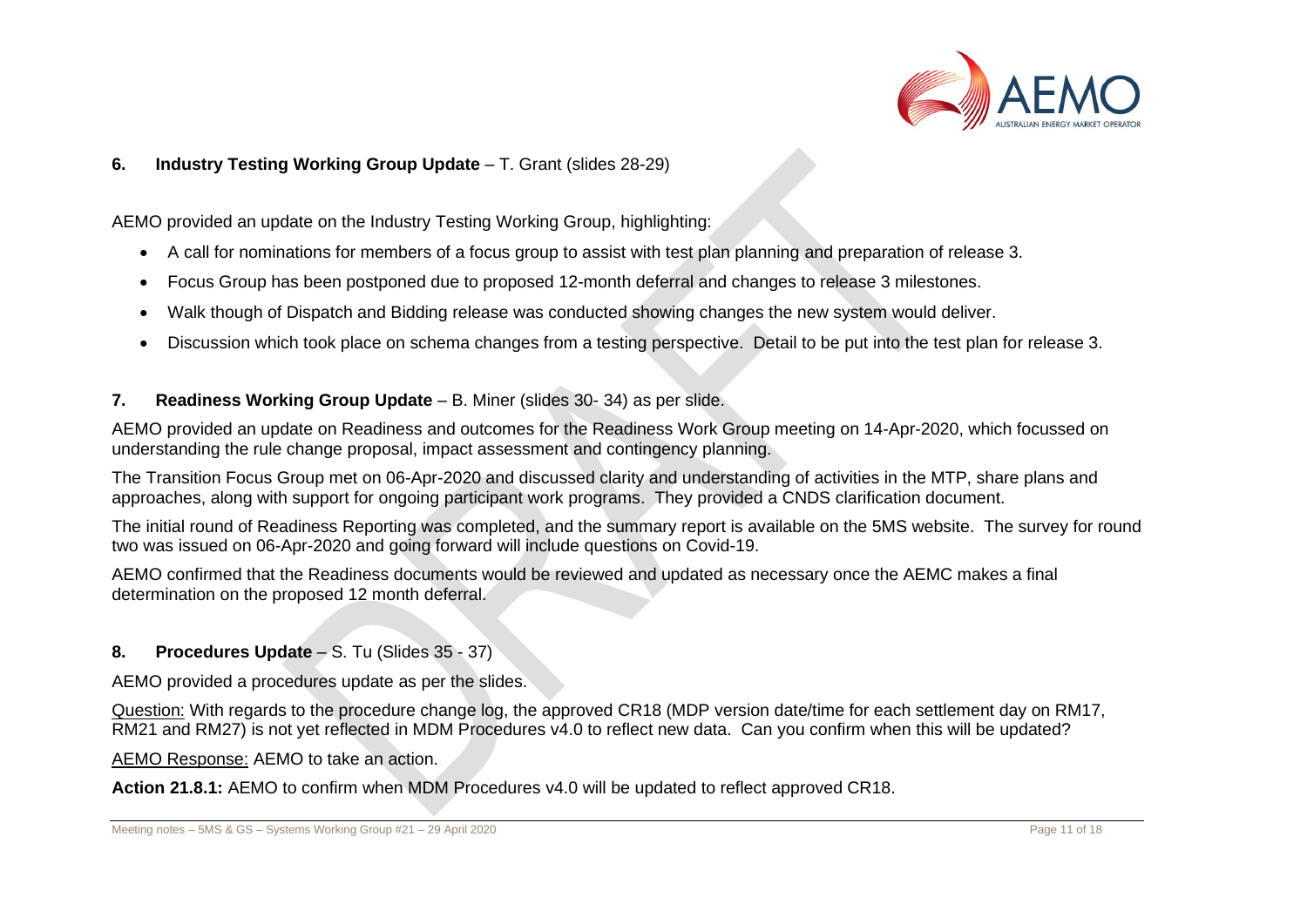

Question: Does the time limit for market participants to provide input to the procedural changes get extended e.g. metrology changes,? Presumably this would be extended beyond October 2020 for 12 months in line with the rule deferral. It's about managing the consultation process and the requirements to participate and reflect. Nothing specific at this point?

AEMO Response: Consultations and procedures have set timeframes that AEMO have to follow.

See Appendix 2 for further information.

# **9. Next meeting** – G. Windley / AM. McCague (slides 38 - 40)

AEMO noted that the next SWG #23 meeting is scheduled to be held on 20 May 2020 Will include more details on dispatch and settlement deployments. Any other agenda items to be added please advise 5ms mailbox.

# **10. Retail stream update** – J. Agelopoulos (slides 41 - 46)

AEMO provided a Retail Stream update with changes noted, and confirmed milestones L2-M27 (AEMO internal metering solution – build complete (internal)) and L2-M28 (Software Release 3 for Package 3 in 5MS Staging Environment) are to be completed by 31-Aug-2020.

# **11. Changes to AEMO's Meter Data Validation Framework** – S. Tu (47– 48 slides)

AEMO considered the new validation framework for B2M MTRD and found AEMO can accommodate rejecting metering data for data streams not established in CATS NMI DataStream

(CNDS) and rejecting metering data for NMIs not established in CATS NMI Data (CND), however cannot accommodate rejecting metering data sent by a participant not associated to an NMI in CATS NMI Participant Relationships (CNPR)

Question: For (slide 48 item c) can you confirm the rejection will be on a NMI basis, therefore if multiple NMI's contained in the file, then the response will be a Partial Acceptance?

AEMO Response: Yes, as it currently works with our approach to validations.

# **12. CNDS Updates** B. Miner (Slide 49 – 54)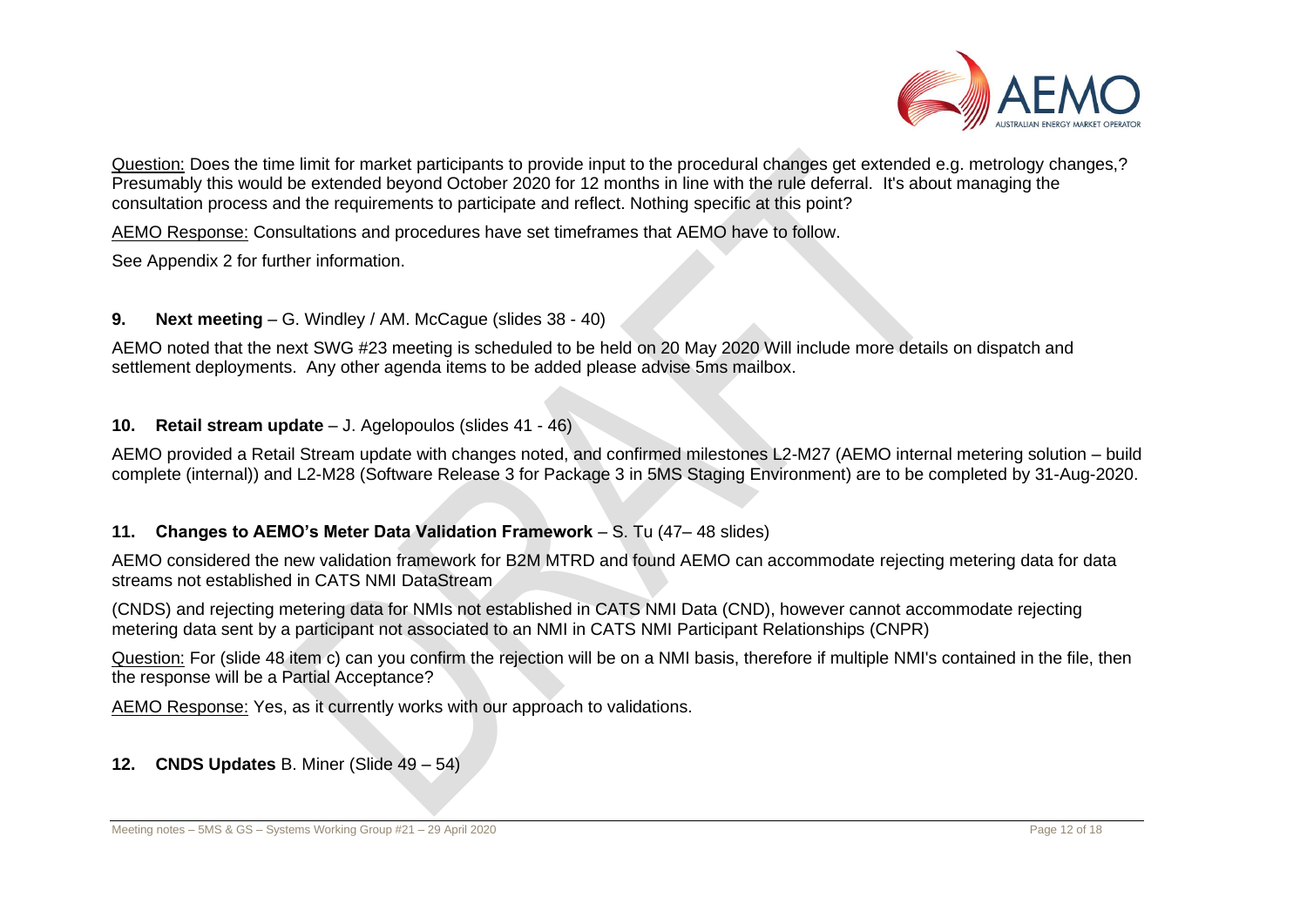

A more granular and global source of reference data is required, resulting in Net CNDS records being gradually replaced by Register Level CNDS records. AEMO will be publishing a clarification document shortly to provide specific guidance on how this transition will occur. This document will be intended for Meter Data Providers (MDPs) impacted by 5MS and GS reforms.

**13. Dispatch Stream Update** – I. Devaney (slides 55 - 58)

The SWG were requested to advise AEMO if bidding tables aren't seen. The Program's Dispatch stream will investigate and resolve.

#### **14. 5MS Inbox Feedback** – P. Fromager (slide 59 - 60)

Three queries were received and addressed through the Inbox as per slide 61.

#### **15. Settlements stream update** – M. Hilllaby & T. Grant (slide 61 - 64)

AEMO provided an update on settlements which along with billing, entered Staging in March.

Noticed the Production Dates moved to April 21. Previously it was May 21. G. Windley advised his was a correction on the slide.

Upcoming items include participant engagement on the initial four weeks of staging activities for settlements and preparing activity for staging scheduled for Mid May and 5 minute activities in June 2020.

#### **16. Meeting Close**

Meeting closed at 13:15.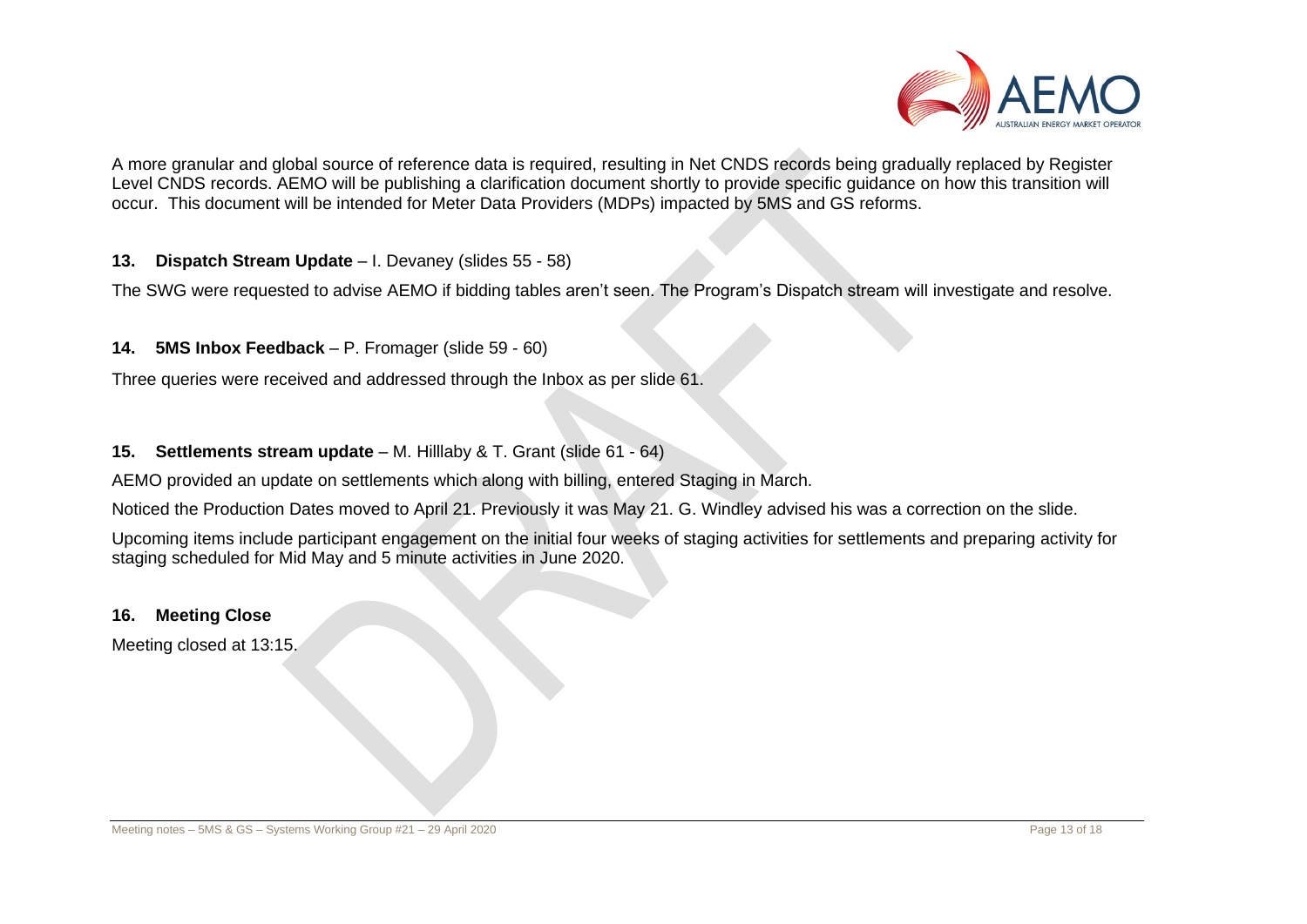# **Actions Log**

| Item             | <b>Status Topic</b> |                                  | <b>Action</b>                                                                                                                                                               |             | Owner Due By | <b>Comment</b>           |
|------------------|---------------------|----------------------------------|-----------------------------------------------------------------------------------------------------------------------------------------------------------------------------|-------------|--------------|--------------------------|
| Action<br>21.4.1 | Open                | Proposed<br>Industry<br>Deferral | AEMO to confirm optionality for enabling Pull.<br>Participants are requested to advise 5ms<br>mailbox if they wish to go to Pull for B2M<br>message exchange.               | <b>AEMO</b> | 20/05/2020   |                          |
| Action<br>21.4.2 | Closed              | Proposed<br>Industry<br>Deferral | AEMO to arrange a Focus Group on aseXML<br>Schema R39 and the impact of the schema<br>updates on participants' systems updates for<br>5MS and Customer Switching.           | <b>AEMO</b> | 08/05/2020   | Arranged for 11 May 2020 |
| Action<br>21.4.3 | Open                | Proposed<br>Industry<br>Deferral | AEMO to confirm how participants will be<br>notified when new datastream type codes are<br>used when still on the r38.                                                      | <b>AEMO</b> | 20/05/2020   |                          |
| Action<br>21.4.4 | Open                | Proposed<br>Industry<br>Deferral | AEMO to confirm if r39 applies to B2B<br>messages where it contains standing data<br>details (i.e. TNI2 in a MeterData<br>MissingNotification or<br>MeterDataVerifyRequest) | <b>AEMO</b> | 20/05/2020   |                          |
| Action<br>21.4.5 | Open                | Proposed<br>Industry<br>Deferral | AEMO to confirm any plans for regression<br>testing with participants before the release of<br>r39.                                                                         | <b>AEMO</b> | 20/05/2020   |                          |
| Action<br>21.4.6 | Open                | Proposed<br>Industry<br>Deferral | AEMO to provide a summary of market system<br>capability go live impacts on participants, per<br>stream.                                                                    | <b>AEMO</b> | 20/05/2020   |                          |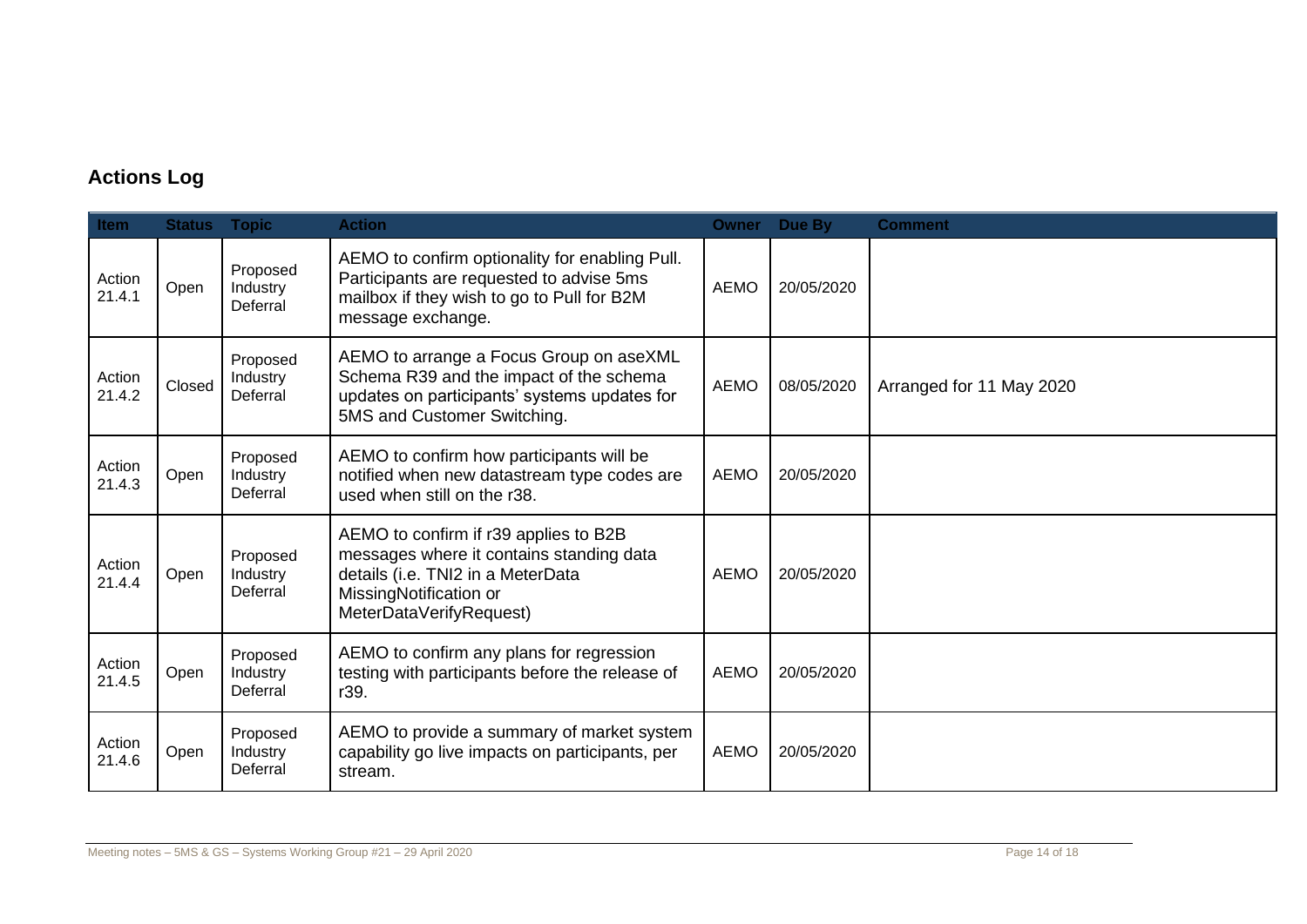

| Item             | <b>Status</b> | <b>Topic</b>                            | <b>Action</b>                                                                                                                                                                                                                                                                                                                                                                                                                           | Owner       | Due By     | <b>Comment</b>                                                                                                                                                                                                                                                  |
|------------------|---------------|-----------------------------------------|-----------------------------------------------------------------------------------------------------------------------------------------------------------------------------------------------------------------------------------------------------------------------------------------------------------------------------------------------------------------------------------------------------------------------------------------|-------------|------------|-----------------------------------------------------------------------------------------------------------------------------------------------------------------------------------------------------------------------------------------------------------------|
| Action<br>21.8.1 | Open          | Readiness<br>Working<br>Group<br>update | AEMO to confirm when MDM Procedures v4.0<br>will be updated to reflect approved CR18.                                                                                                                                                                                                                                                                                                                                                   | <b>AEMO</b> | 20/05/2020 |                                                                                                                                                                                                                                                                 |
| 20.12.1          | Closed        | Metering                                | AEMO to work with Arif Syarifuddin, Powercor<br>to confirm the rejections of duplicates and<br>which retailers are doing so.                                                                                                                                                                                                                                                                                                            | <b>AEMO</b> | 22/04/2020 | Arif Syarifuddin has confirmed that retailers do not<br>reject resent MDFF reads with the same<br>UpdateDateTime. Full update to be provided with<br>current SWG (#21) session.                                                                                 |
| 20.12.2          | Open          | Metering                                | AEMO to circulate note on the Rejection of<br>Metering data sent by MDP not in the MDP<br>role. AEMO will present this item to the<br>Transition Focus Group (TFG meeting #6) on 6<br>April 2020 and the following Readiness<br>Working Group (RWG meeting #10) on 14 of<br>April 2020 to seek the input of these groups. A<br>dedicated follow-up session to be scheduled<br>after this item has been presented to the TFG<br>and RWG. | <b>AEMO</b> | 22/04/2020 | Issue has been presented to TFG and RWG.<br>Principle feedback from TFG is they questioned<br>some of the used cases of where Metering data<br>has been sent out of sequence of standing data.<br>Full update to be provided with current SWG (#21)<br>session. |
| 20.17.1          | Open          | Dispatch                                | AEMO to provide a list of affected tables in the<br>data model.                                                                                                                                                                                                                                                                                                                                                                         | <b>AEMO</b> | 22/04/2020 | Queries from AGL, Energy Australia and Snowy<br>Hydro addressed via a conference call on May 6th.<br>The holding of other sessions being planned for a<br>later date. These will be called Data Model<br><b>Information Sessions.</b>                           |
| 19.4.1           | Closed        | Staging<br>Environment                  | AEMO to confirm how the UFE artificial data will be<br>created at the next SWG.                                                                                                                                                                                                                                                                                                                                                         | <b>AEMO</b> | 16/03/2020 | Update to be provided at the SWG#20.<br>UFE data for 5-minute and transition weeks will be<br>$\bullet$<br>artificially generated via a random generator.                                                                                                       |
| 19.7.1           | Closed        | Procedures<br>Update                    | AEMO to confirm the RWD proposal focus at the<br>next SWG.                                                                                                                                                                                                                                                                                                                                                                              | <b>AEMO</b> | 16/03/2020 | Meter read type code. Consultation on issues<br>paper closed Tue 31 March. Majority of responses<br>support the concept to identify interval length.                                                                                                            |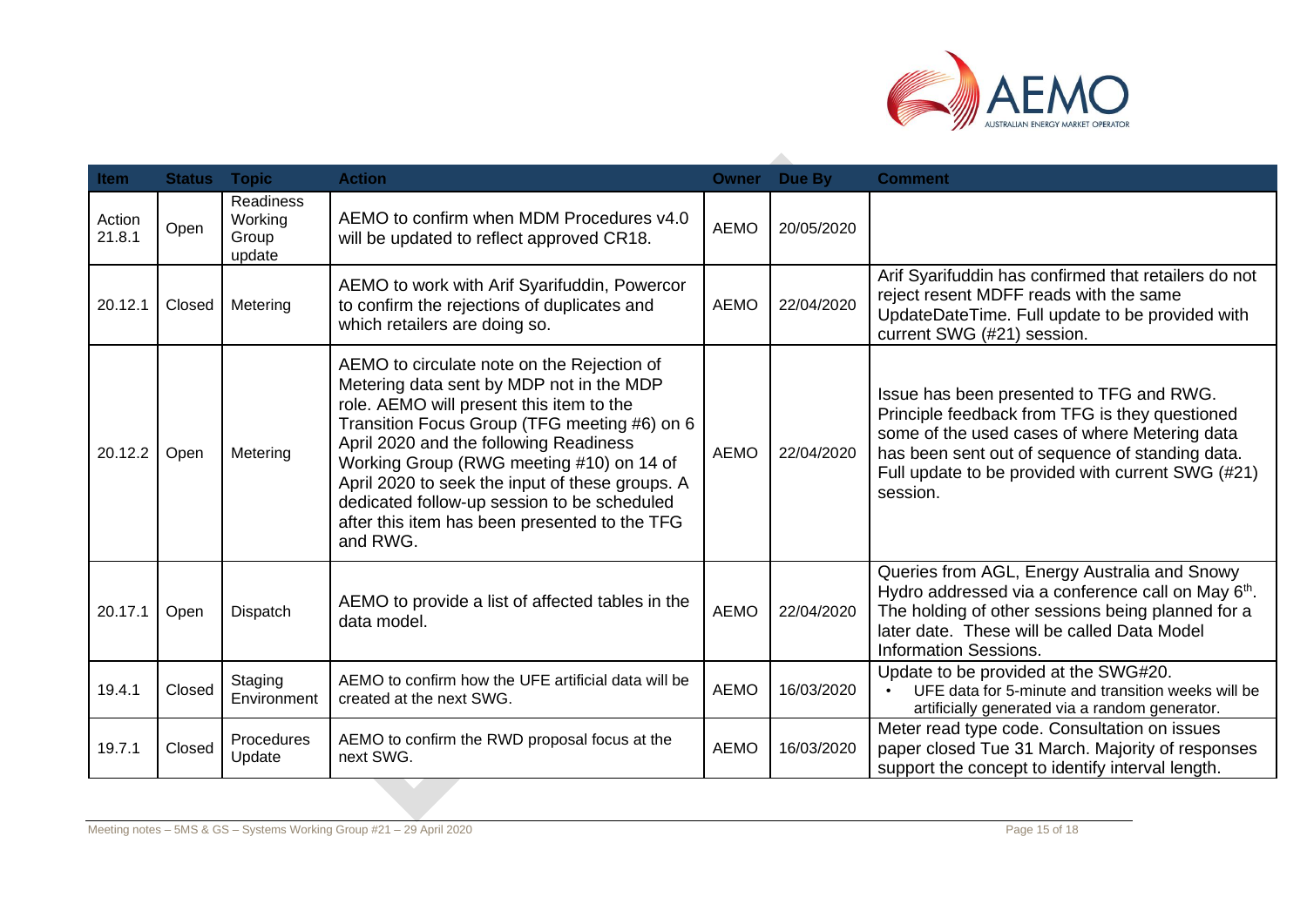

| <b>Item</b> | <b>Status Topic</b> |                            | <b>Action</b>                                                                                                                                                                              |                  | <b>Owner</b> Due By | <b>Comment</b>                                                                        |
|-------------|---------------------|----------------------------|--------------------------------------------------------------------------------------------------------------------------------------------------------------------------------------------|------------------|---------------------|---------------------------------------------------------------------------------------|
|             |                     |                            |                                                                                                                                                                                            |                  |                     | Suggestions have been received on what format<br>this should be provided in to MSATS. |
| 19.9.7      | Closed              | Retail<br>stream<br>update | AEMO to report back at the next SWG meeting<br>whether the MSATS Standing Data Review<br>program will impact the 5MS program.                                                              | AEMC             | 16/03/2020          | Update to be provided at the SWG#20.                                                  |
| 19.12.1     | Jpen                | Dispatch                   | Participants that will use the web screens to start<br>using them in the 5MS Staging Environment to<br>provide AEMO insight on how they will respond in<br>the pre-production environment. | Partici<br>pants | 16/03/2020          | Closed, AEMO received feedback and responded                                          |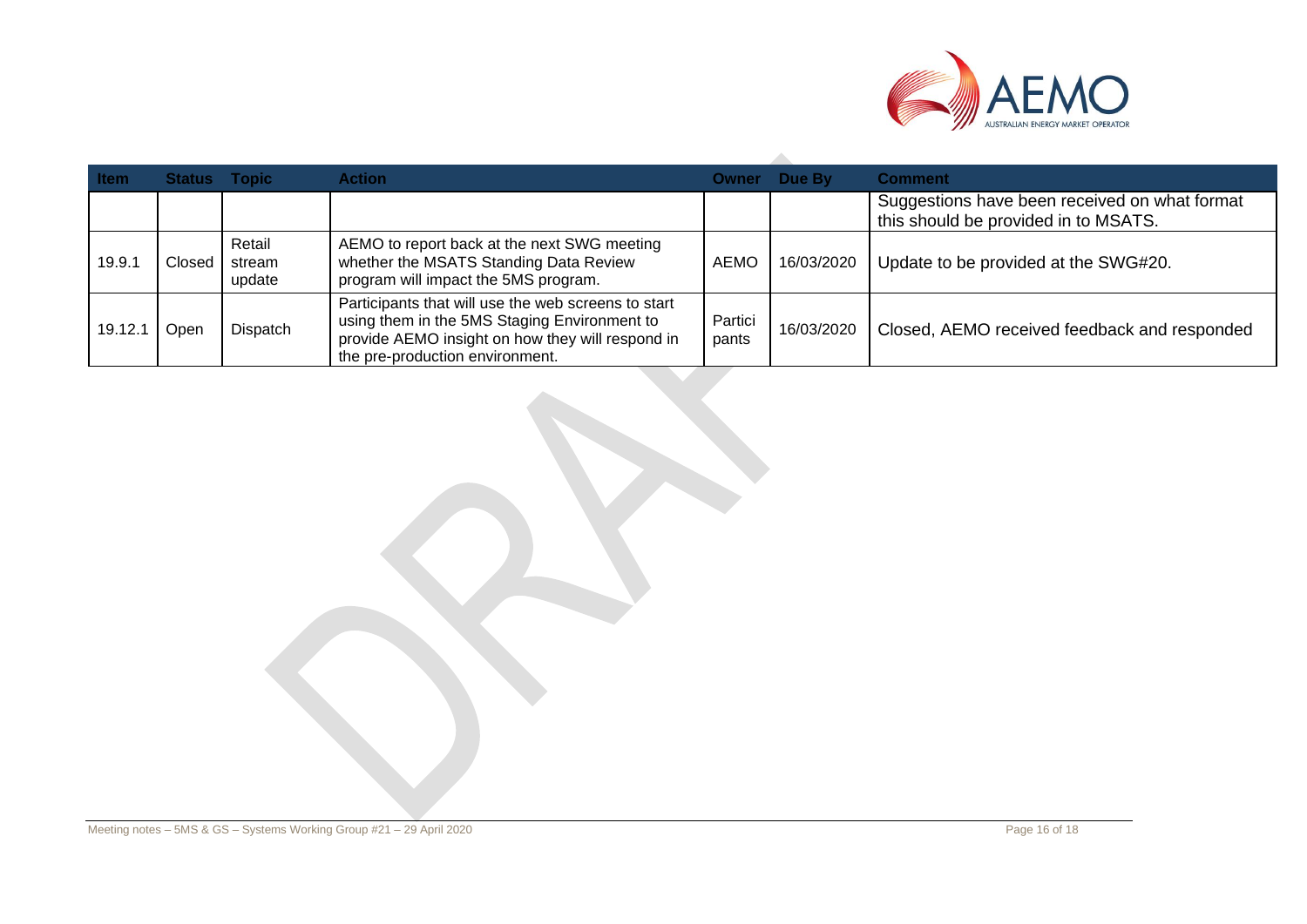

# **Appendix 1: Further information on rule change process**

|                         | Rule change process                                                                                                                                                                                                                                                             | Procedure change process                                                                                                                                                                                                                                                                                                                            | Electricity contract market changes                                                                                                                                                                                                                               |
|-------------------------|---------------------------------------------------------------------------------------------------------------------------------------------------------------------------------------------------------------------------------------------------------------------------------|-----------------------------------------------------------------------------------------------------------------------------------------------------------------------------------------------------------------------------------------------------------------------------------------------------------------------------------------------------|-------------------------------------------------------------------------------------------------------------------------------------------------------------------------------------------------------------------------------------------------------------------|
| What?                   | AEMO submitted a rule change request to<br>defer 5MS and GS by 12 months.<br>See:<br>https://www.aemc.gov.au/sites/default/files/doc<br>uments/erc0298 rule change request pending.<br>pdf                                                                                      | The rule change request seeks that: As a<br>transitional matter, AEMO proposes that any<br>changes that are required to already-determined<br>procedures for the sole purpose of deferring the<br>effective date of 5MS or GS should not require<br>consultation."                                                                                  | A delay to 5MS would affect the contracts<br>market. Contracts would need to be assessed for<br>any impacts.                                                                                                                                                      |
| Who?                    | AEMC runs NER changes<br>See: www.aemc.gov.au                                                                                                                                                                                                                                   | AEMO runs NEM procedure changes under s8.9<br>of the National Electricity Rules<br>Different forums are used for doing initial<br>consultation with industry (see examples on next<br>slide).                                                                                                                                                       | Retailers, generators and other specialised<br>market participants agree bilateral contracts for<br>electricity (OTC, futures etc).<br>AFMA could potentially assist by facilitating a<br>working group that considers standard templates<br>for these agreements |
| How long?               | It depends on whether AEMC runs the process<br>as:<br>an 'expedited' rule change: 8 weeks with<br>one round of consultation, or<br>a standard rule change: several months<br>with two rounds of consultation<br>See: https://www.aemc.gov.au/our-<br>work/changing-energy-rules | It depends:<br>• Standard procedure changes have two rounds<br>of consultation: several months<br>• Minor and administrative procedure changes<br>are sometimes permitted without consultation<br>or with modified consultation requirements<br>The AEMC may determine how procedures<br>impacted by the 5MS deferral rule change are<br>consulted. | Industry led.<br>May have dependencies on the rule change<br>process.                                                                                                                                                                                             |
| How to have<br>your say | • Make a submission to the rule change<br>process<br>• Participate in any stakeholder workshops or<br>hearings                                                                                                                                                                  | • Make a submission to any procedure change<br>process<br>• Participate in any stakeholder forums                                                                                                                                                                                                                                                   | Industry led.                                                                                                                                                                                                                                                     |
| Key<br>stakeholders     | Whole of industry including retailers,<br>generators, metering service providers, network<br>service providers, consumer representatives<br>and large industrial customers                                                                                                      | 5MS program stakeholders are mainly: retailers,<br>generators, metering service providers, network<br>service providers.                                                                                                                                                                                                                            | Those participants who enter into contracts to<br>buy/sell electricity.                                                                                                                                                                                           |